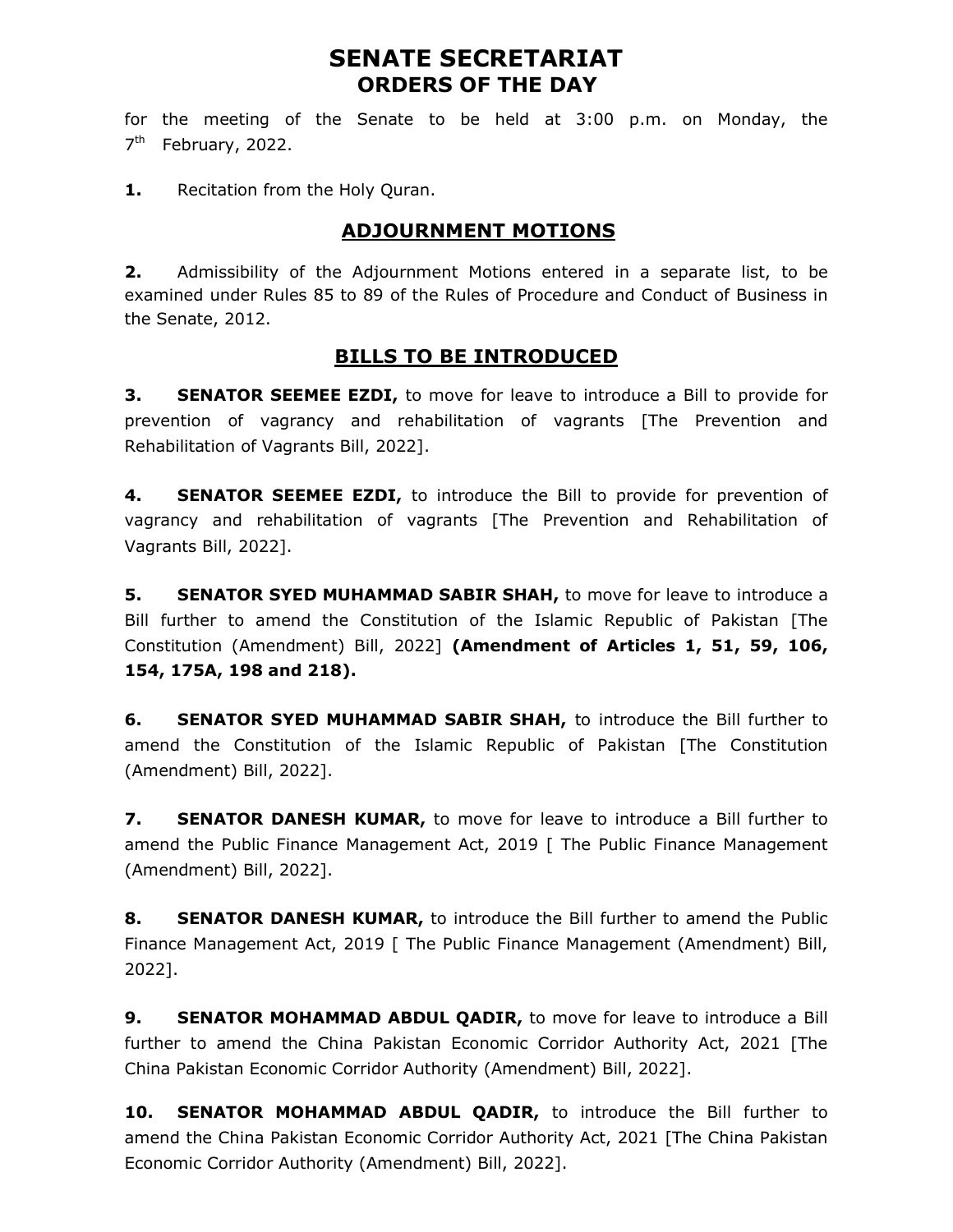11. SENATOR FAWZIA ARSHAD, to move for leave to introduce a Bill further to amend the Right to Free and Compulsory Education Act, 2012 [The Right to Free and Compulsory Education (Amendment) Bill, 2022].

**12. SENATOR FAWZIA ARSHAD,** to introduce the Bill further to amend the Right to Free and Compulsory Education Act, 2012 [The Right to Free and Compulsory Education (Amendment) Bill, 2022].

13. **SENATOR KAUDA BABAR,** to move for leave to introduce a Bill further to amend the Pakistan Standards and Quality Control Authority Act, 1996 [The Pakistan Standards and Quality Control Authority (Amendment) Bill, 2022].

14. SENATOR KAUDA BABAR, to introduce the Bill further to amend the Pakistan Standards and Quality Control Authority Act, 1996 [The Pakistan Standards and Quality Control Authority (Amendment) Bill, 2022].

15. SENATOR MOHSIN AZIZ, to move for leave to introduce a Bill further to amend the Payment of Wages Act, 1936 [The Payment of Wages (Amendment) Bill, 2022].

**16.** SENATOR MOHSIN AZIZ, to introduce the Bill further to amend the Payment of Wages Act, 1936 [The Payment of Wages (Amendment) Bill, 2022].

17. SENATOR MOHAMMAD ABDUL QADIR, to move for leave to introduce a Bill further to amend the Public Private Partnership Authority Act, 2017 [The Public Private Partnership Authority (Amendment) Bill, 2022].

18. SENATOR MOHAMMAD ABDUL QADIR, to introduce the Bill further to amend the Public Private Partnership Authority Act, 2017 [The Public Private Partnership Authority (Amendment) Bill, 2022].

**19. SENATOR SHAHADAT AWAN,** to move for leave to introduce a Bill further to amend the Provincial Motor Vehicles Ordinance, 1965 [The Provincial Motor Vehicles (Amendment) Bill, 2022].

20. SENATOR SHAHADAT AWAN, to introduce the Bill further to amend the Provincial Motor Vehicles Ordinance, 1965 [The Provincial Motor Vehicles (Amendment) Bill, 2022].

21. SENATOR MOHAMMAD ABDUL QADIR, to move for leave to introduce a Bill further to amend the Special Technology Zones Authority Act, 2021 [The Special Technology Zones Authority (Amendment) Bill, 2022].

22. SENATOR MOHAMMAD ABDUL QADIR, to introduce the Bill further to amend the Special Technology Zones Authority Act, 2021 [The Special Technology Zones Authority (Amendment) Bill, 2022].

## LEGISLATIVE BUSINESS

23. SENATOR FAROOQ HAMID NAEK, to move that the Bill further to amend the Guardians and Wards Act, 1890 [The Guardians and Wards (Amendment) Bill, 2020], as reported by the Standing Committee, be taken into consideration, at once.

24. SENATOR FAROOQ HAMID NAEK, to move that the Bill further to amend the Guardians and Wards Act, 1890 [The Guardians and Wards (Amendment) Bill, 2020], be passed.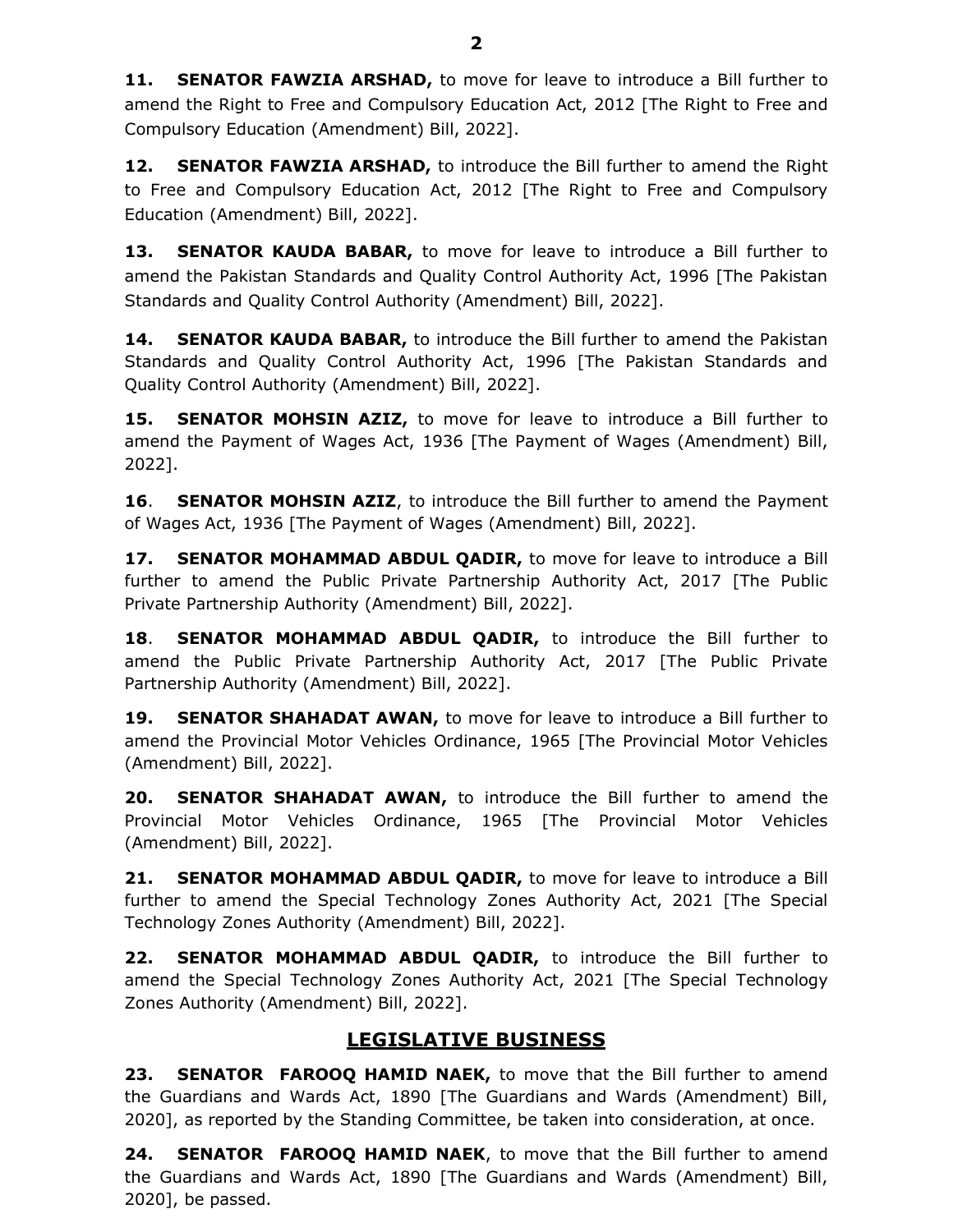25. SENATOR SHAHADAT AWAN, to move that the Bill further to amend the Control of Narcotic Substances Act, 1997 [The Control of Narcotic Substances (Amendment) Bill, 2021], as reported by the Standing Committee, be taken into consideration, at once.

26. SENATOR SHAHADAT AWAN, to move that the Bill further to amend the Control of Narcotic Substances Act, 1997 [The Control of Narcotic Substances (Amendment) Bill, 2021], be passed.

27. SENATOR SHAHADAT AWAN, to move that the Bill further to amend the Code of Criminal Procedure, 1898 [The Code of Criminal Procedure (Amendment) Bill, 2021], as reported by the Standing Committee, be taken into consideration, at once.

28. SENATOR SHAHADAT AWAN, to move that the Bill further to amend the Code of Criminal Procedure, 1898 [The Code of Criminal Procedure (Amendment) Bill, 2021], be passed.

## BILL TO BE WITHDRAWN

[Under Rule 115]

29. SENATOR KAUDA BABAR, to seek leave to withdraw the Bill further to amend the Pakistan Arms Ordinance, 1965 [The Pakistan Arms (Amendment) Bill, 2021], as introduced in the Senate on  $25<sup>th</sup>$  January, 2021.

30. SENATOR KAUDA BABAR, to withdraw the Bill further to amend the Pakistan Arms Ordinance, 1965 [The Pakistan Arms (Amendment) Bill, 2021].

### RESOLUTIONS

#### **31. SENATOR SEEMEE EZDI, to move the following resolution:-**

"The Senate of Pakistan expresses deep concern over the poor water distribution and management system, scarcity of potable water and depleting supply capacity of Simly Dam and Khanpur Dam causing severe hardships to residents of Islamabad.

The House therefore recommends that the Government should explore alternate methods including Rain Water Harvest System on priority and further take necessary steps to bridge gap between growing demand and supply of water in Islamabad."

#### **32. SENATOR SHAHADAT AWAN, to move the following resolution:-**

"The Senate of Pakistan is cognizant of the general principle of law that "ignorance of law is not an excuse" i.e. maxim IGNORANTA JURIS NON EXCUSANT, and strongly recommends that each Ministry/Division of the Government shall immediately publish their respective updated Laws, Rules and Regulations on their websites and in case of any amendment, update and publish the same for the use of general public."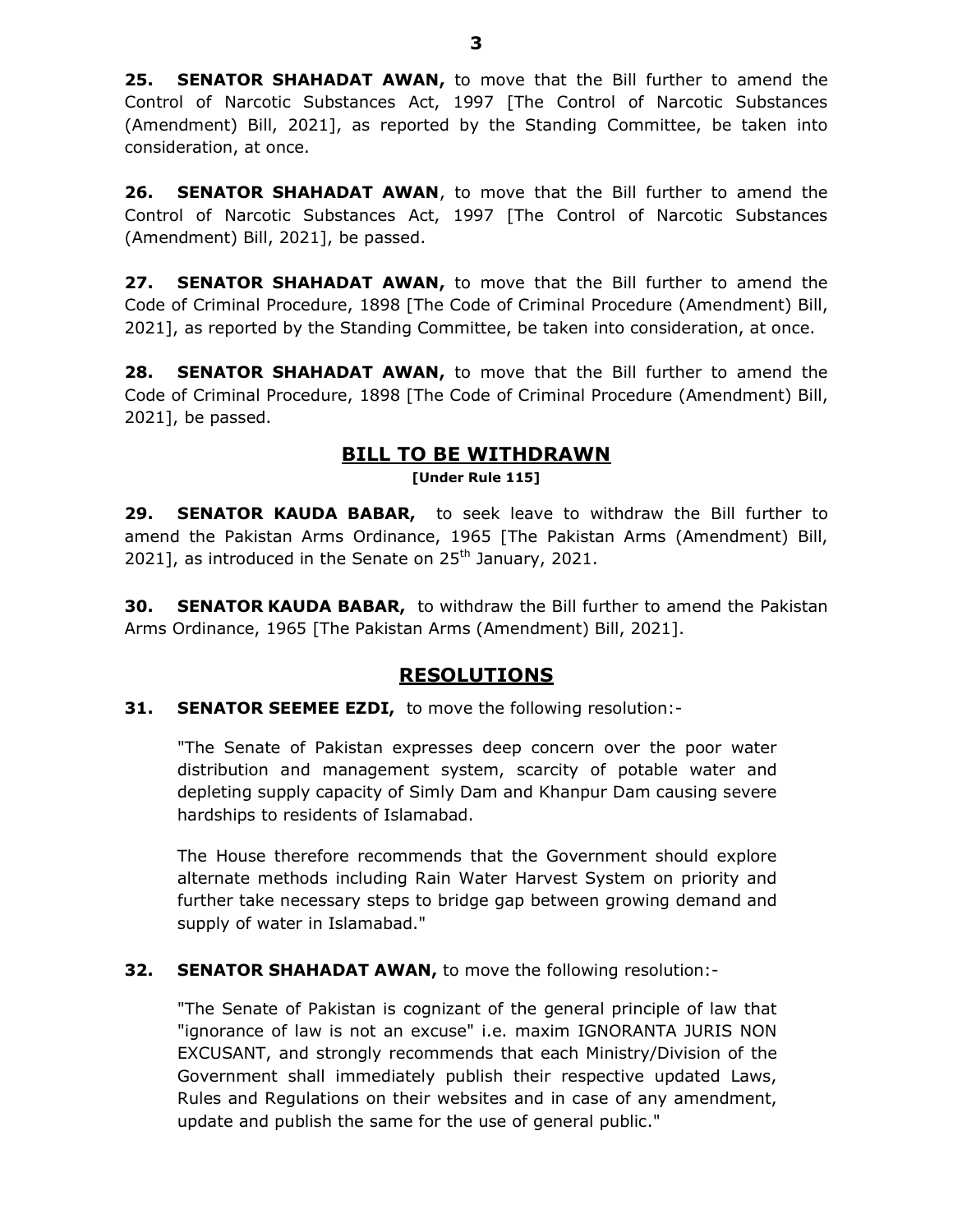#### M O T I O N S [Under Rule 218]

33. SENATOR DR. ZARQA SUHARWARDY TAIMUR, to move that the House may discuss the efficacy of plea-bargain and voluntary disclosure instruments employed by the NAB over last two years in its fight against corruption.

**34. SENATOR MUSHTAQ AHMED,** to move that the House may discuss the rapidly developing humanitarian crisis in Afghanistan and Pakistan's role of regional peace/security and to avert humanitarian crisis in Afghanistan.

35. SENATORS SHERRY REHMAN, MIAN RAZA RABBANI, IMAMUDDIN SHOUQEEN, PALWASHA MOHAMMED ZAI KHAN, NASEEMA EHSAN, RUBINA KHALID, MOLVI FAIZ MUHAMMAD, MUSHTAQ AHMED, SHAHEEN KHALID BUTT, AFNAN ULLAH KHAN, KAMRAN MURTAZA, ENGR. RUKHSANA ZUBERI, SHAHADAT AWAN, SARDAR MUHAMMAD SHAFIQ TAREEN, JAM MAHTAB HUSSAIN DAHAR, KESHOO BAI, ANWAR LAL DEAN, IRFAN-UL-HAQUE SIDDIQUI, MUHAMMAD ASAD ALI KHAN JUNEJO, SAADIA ABBASI, SHAMMIM AFRIDI, MUHAMMAD TAHIR BIZINJO, AZAM NAZEER TARAR, RANA MAQBOOL AHMAD, DILAWAR KHAN AND MUHAMMAD AKRAM, to move that the House may discuss the directions and early warning issued by the State Bank of Pakistan to Commercial Banks to consider the possibility of default on Government loans while making loan allocations.

#### MOHAMMAD QASIM SAMAD KHAN **Secretary**

Islamabad, the 4<sup>th</sup> February, 2022.